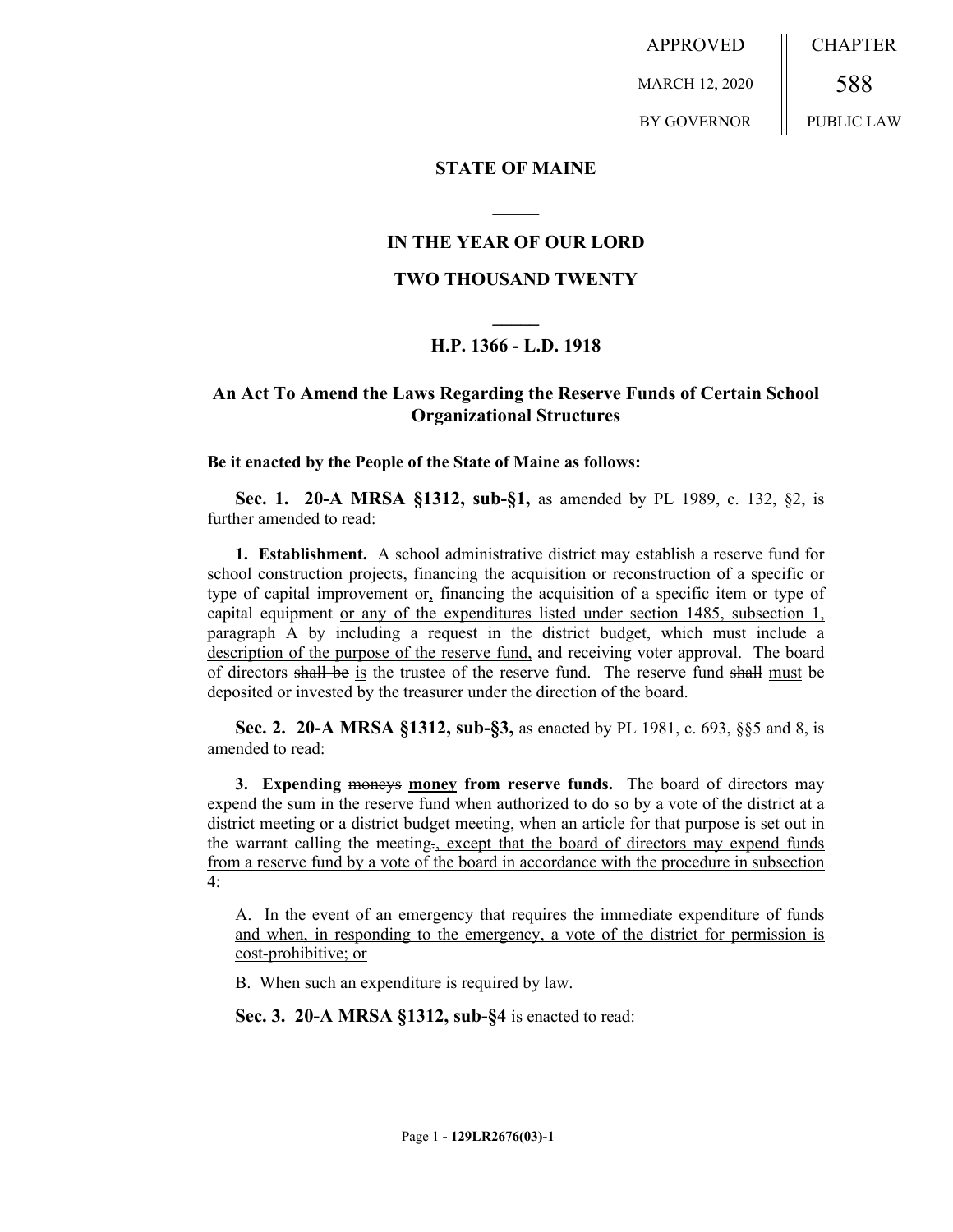**4. Procedure for expending money from reserve funds by vote of board.** The procedure for the board of directors to expend funds from the reserve fund pursuant to subsection 3, paragraph A or B must be as follows.

A. The board of directors shall provide public notice of the regular or special meeting at which the vote to expend funds from the reserve fund will be taken.

B. The board of directors shall hold a public hearing prior to the vote to expend funds from the reserve fund.

C. The vote to expend funds from the reserve fund must be recorded in the meeting minutes of the board of directors.

**Sec. 4. 20-A MRSA §1491, sub-§1,** as enacted by PL 2007, c. 240, Pt. XXXX, §13, is amended to read:

**1. Establishment.** A regional school unit may establish a reserve fund for school construction projects, financing the acquisition or reconstruction of a specific or type of capital improvement or, financing the acquisition of a specific item or type of capital equipment or any of the expenditures listed under section 1485, subsection 1, paragraph A by including a request in the regional school unit budget, which must include a description of the purpose of the reserve fund, and receiving voter approval. The regional school unit board is the trustee of the reserve fund. The reserve fund must be deposited or invested by the treasurer of the regional school unit under the direction of the regional school unit board.

**Sec. 5. 20-A MRSA §1491, sub-§3,** as enacted by PL 2007, c. 240, Pt. XXXX, §13, is amended to read:

**3. Expending money from reserve funds.** The regional school unit board may expend the sum in the reserve fund when authorized to do so by a vote of the regional school unit at a regional school unit meeting or a regional school unit budget meeting when an article for that purpose is set out in the warrant calling the meeting., except that the regional school unit board may expend funds from a reserve fund by a vote of the board in accordance with the procedure in subsection 4:

A. In the event of an emergency that requires the immediate expenditure of funds and when, in responding to the emergency, a vote of the regional school unit for permission is cost-prohibitive; or

B. When such an expenditure is required by law.

**Sec. 6. 20-A MRSA §1491, sub-§4** is enacted to read:

**4. Procedure for expending money from reserve funds by vote of board.** The procedure for the regional school unit board to expend funds from the reserve fund pursuant to subsection 3, paragraph A or B must be as follows.

A. The regional school unit board shall provide public notice of the regular or special meeting at which the vote to expend funds from the reserve fund will be taken.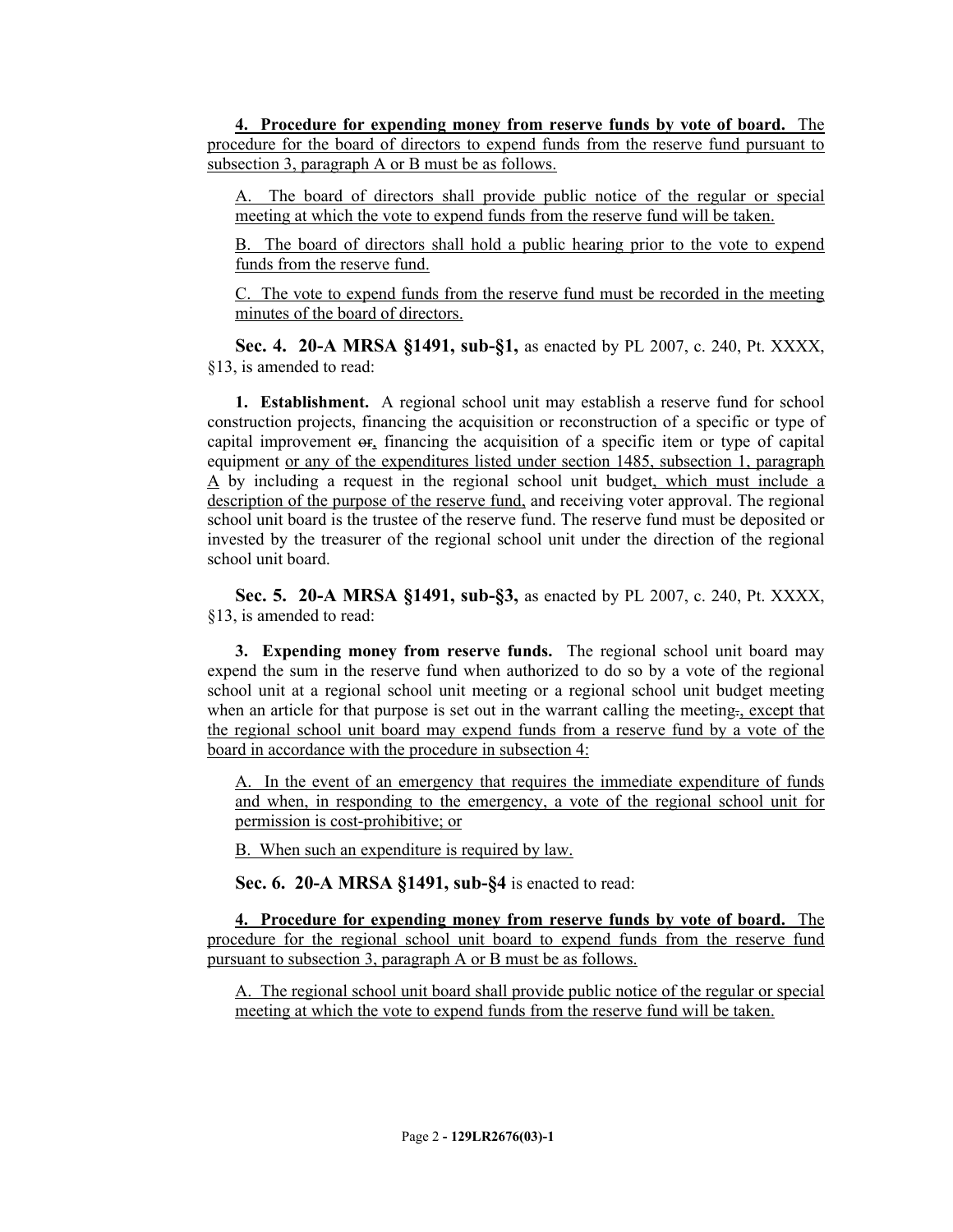B. The regional school unit board shall hold a public hearing prior to the vote to expend funds from the reserve fund.

C. The vote to expend funds from the reserve fund must be recorded in the meeting minutes of the regional school unit board.

**Sec. 7. 20-A MRSA §1706, sub-§1,** as enacted by PL 1989, c. 132, §3, is amended to read:

**1. Establishment.** A community school district may establish a reserve fund for school construction projects, financing the acquisition or reconstruction of a specific or type of capital improvement  $\Theta$ <sub>r</sub>, financing the acquisition of a specific item or type of capital equipment or any of the expenditures listed under section 1485, subsection 1, paragraph A by including a request in the district budget, which must include a description of the purpose of the reserve fund, and receiving voter approval.

The district school committee shall be is the trustee of the reserve fund. The reserve fund shall must be deposited or invested by the treasurer under the direction of the school committee.

**Sec. 8. 20-A MRSA §1706, sub-§3,** as enacted by PL 1989, c. 132, §3, is amended to read:

**3. Expending money from reserve funds.** The district school committee may expend the sum in the reserve fund when authorized to do so by a vote of the district at a district meeting or a district budget meeting, when an article for that purpose is set out in the warrant calling the meeting., except that the district school committee may expend funds from a reserve fund by a vote of the committee in accordance with the procedure in subsection 4:

A. In the event of an emergency that requires the immediate expenditure of funds and when, in responding to the emergency, a vote of the district for permission is cost-prohibitive; or

B. When the expenditure is required by law.

**Sec. 9. 20-A MRSA §1706, sub-§4** is enacted to read:

**4. Procedure for expending money from reserve funds by vote of committee.**  The procedure for the district school committee to expend funds from the reserve fund pursuant to subsection 3, paragraph A or B must be as follows.

A. The district school committee shall provide public notice of the regular or special meeting at which the vote to expend funds from the reserve fund will be taken.

B. The district school committee shall hold a public hearing prior to the vote to expend funds from the reserve fund.

C. The vote to expend funds from the reserve fund must be recorded in the meeting minutes of the district school committee.